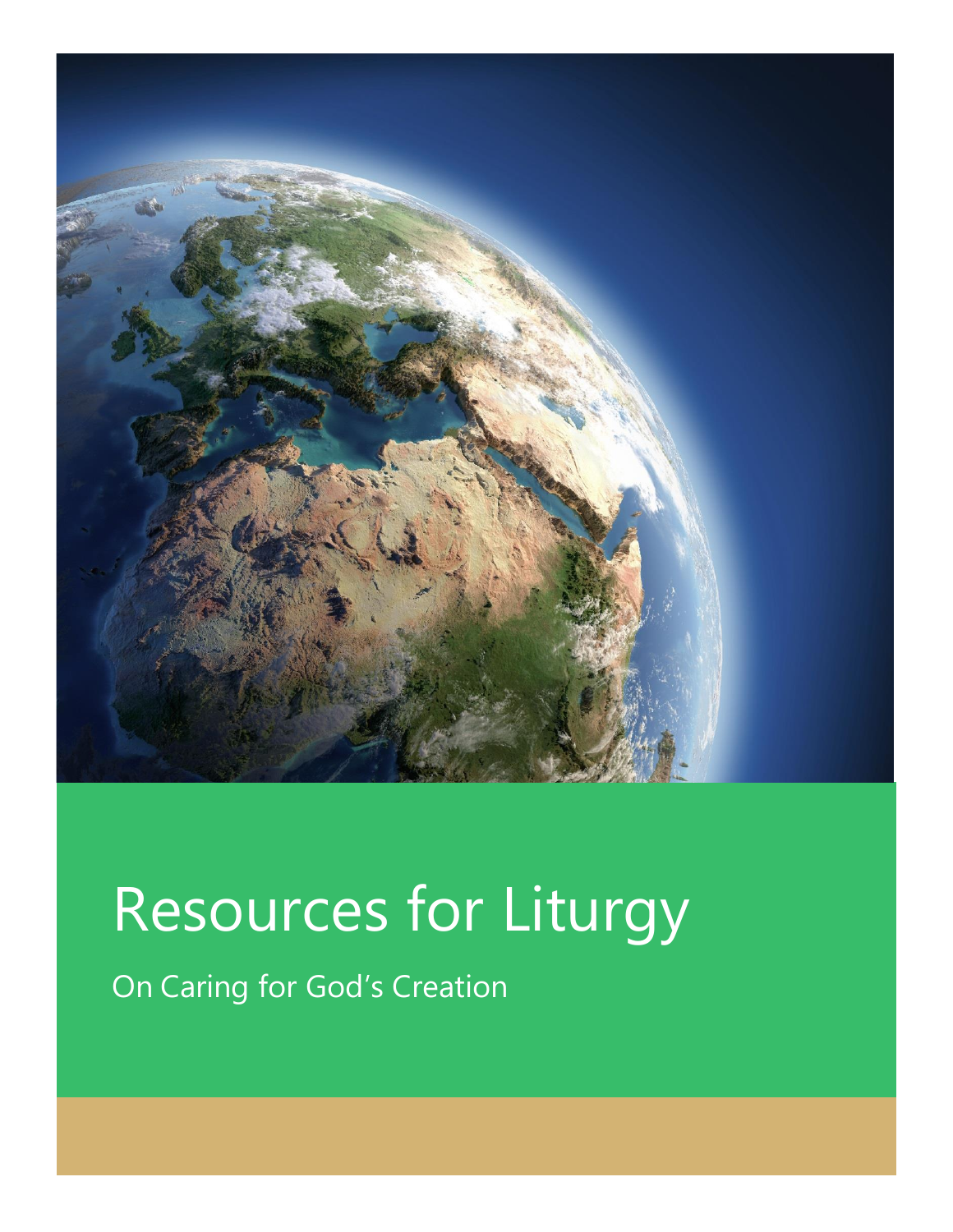Dear Reader,

As Catholics, we have a rich heritage of faith, tradition, and social teaching to draw upon as we seek to live the Gospel faithfully in our own time and situation. As a community of faith, we seek to protect the dignity of every person and promote the common good of the human family, particularly the most vulnerable among us. The Church champions the rights of the unborn, seeks to bring dignity to the poor, works to overcome the scourge of racism, and welcomes the stranger among us.

In parishes, diocese and other Catholic organizations, we encourage efforts to bring about discussion on issues affecting the environment (climate change, consumption, pollution, stewardship of the land) that is civil and constructive, that invokes the virtue of prudence in seeking solutions, and that is more responsive to the needs of the poor, both here in the United States and abroad. As Catholics, we have a unique opportunity and responsibility to make a difference in addressing the impacts these issues present, particularly on those least able to endure the burdens.

Copyright © 2015, United States Conference of Catholic Bishops. All rights reserved. This text may be reproduced in whole or in part without alteration for nonprofit educational use, provided such reprints are not sold and include this notice.

Scripture excerpts from the New American Bible, revised edition copyright © 2010, 1991, 1986, 1970 by the Confraternity of Christian Doctrine, Inc., Washington, D.C. Used with permission. All rights reserved. No part of the New American Bible may be reproduced by any means without permission in writing from the copyright holder.

Excerpts from the Catechism of the Catholic Church, second edition, copyright © 2000, Libreria Editrice Vaticana-United States Conference of Catholic Bishops, Washington, D.C. Used with permission. All rights reserved.

Excerpts from the Compendium of the Social Doctrine of the Church © 2004 Libreria Editrice Vaticana, Vatican City. Used with permission. All rights reserved.

Excerpts from U.S. Bishops documents, Copyright © United States Conference of Catholic Bishops. All rights reserved.

All quotes from Popes and Vatican sources, copyright © Libreria Editrice Vaticana (LEV), Vatican City. Used with permission. All rights reserved.

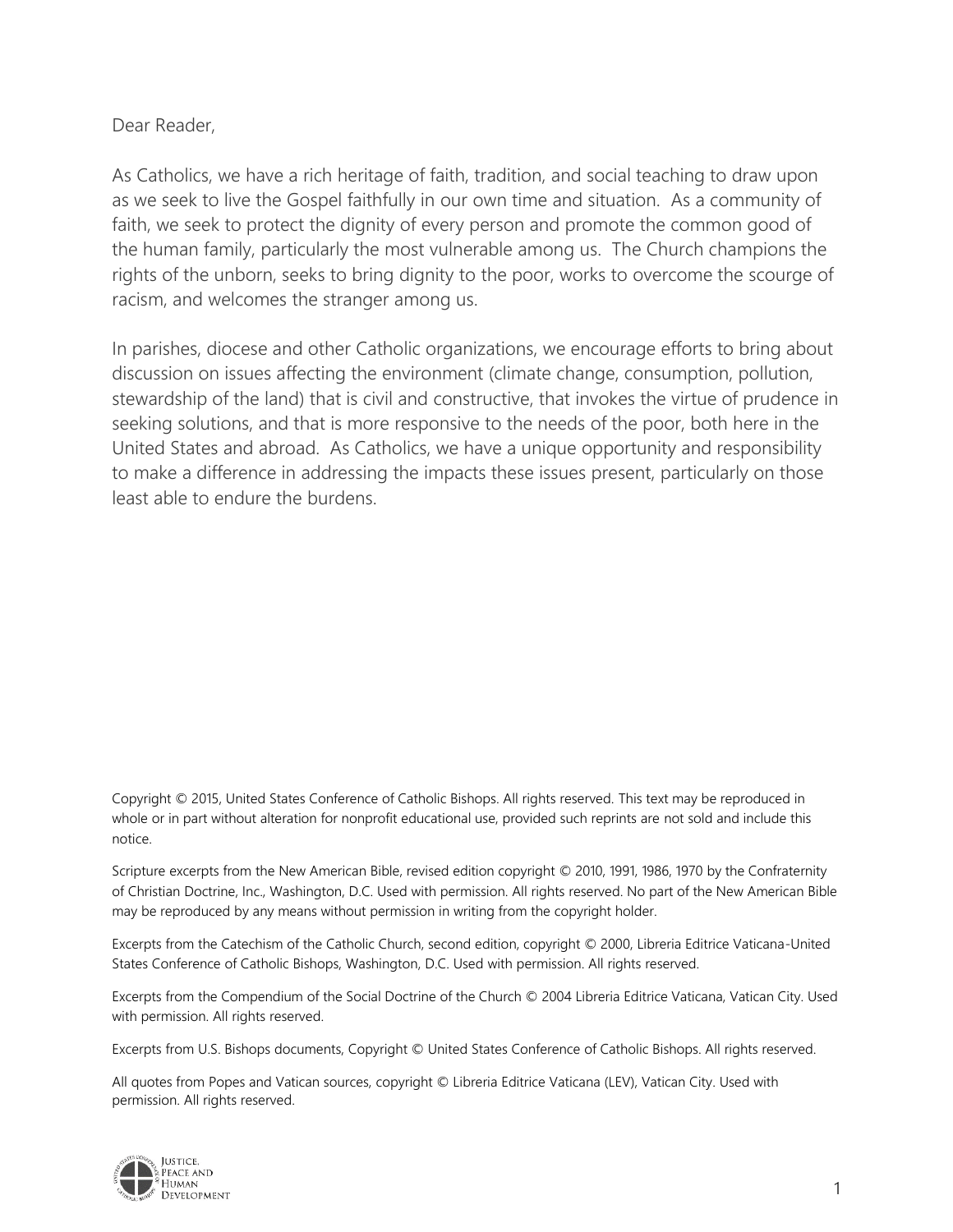# Liturgical Aids: Scripture, Prayer and Song for the Parish and Home

### PRAYERS OF PRAISE AND THANKSGIVING FROM SCRIPTURE

| Gn 1:1-28       | <b>Creation Story</b>                        |
|-----------------|----------------------------------------------|
| Gn 9:8-17       | God's Covenant with Noah and All Creation    |
| Ps <sub>8</sub> | The Majesty of God                           |
| Ps 65           | Thanksgiving for God's Blessings             |
| Ps 104          | Praise of God the Creator                    |
| Ps 146          | Trust in God Alone                           |
| Ps 147          | Zion's Grateful Praise to Her Bountiful Lord |
| Ps 148          | Hymn of All Creation to the Almighty Creator |
| Dn 3:52-90      | Praise of God; Praise of God's Creation      |
| Jn 1: 1-5       | In the Beginning Was the Word                |
| Rev 21:14       | New Heavens and New Earth                    |

#### SPECIAL OCCASIONS FOR PRAYER

Rogation Days: Traditionally the three days before the Solemnity of the Ascension Memorial of St. Francis of Assisi: October 4 World Food Day: Week of October 16 Fast for World Harvest: Thursday before Thanksgiving World Day of Peace: January 1 Earth Day: April 22 World Environment Day: Early June Arbor Day: Varies by state

#### SCRIPTURE READINGS

Old Testament

- Gn 1; 2:4-7 God's Wonderful Creation Is Good Gn 2:15 God Instructed Us to Tend Creation Gn 9:8-17 God's Covenant with Noah and All Creation
- 
- Lv 25:23-24 The Land Is God's
- Ps 8 The Majesty of God
- Ps 65 Thanksgiving for God's Blessings
- Ps 104 Praise of God the Creator
- Ps 146 Trust in God Alone
- Ps 147 Zion's Grateful Praise to Her Bountiful Lord
- Ps 148 Hymn of All Creation to the Almighty Creator

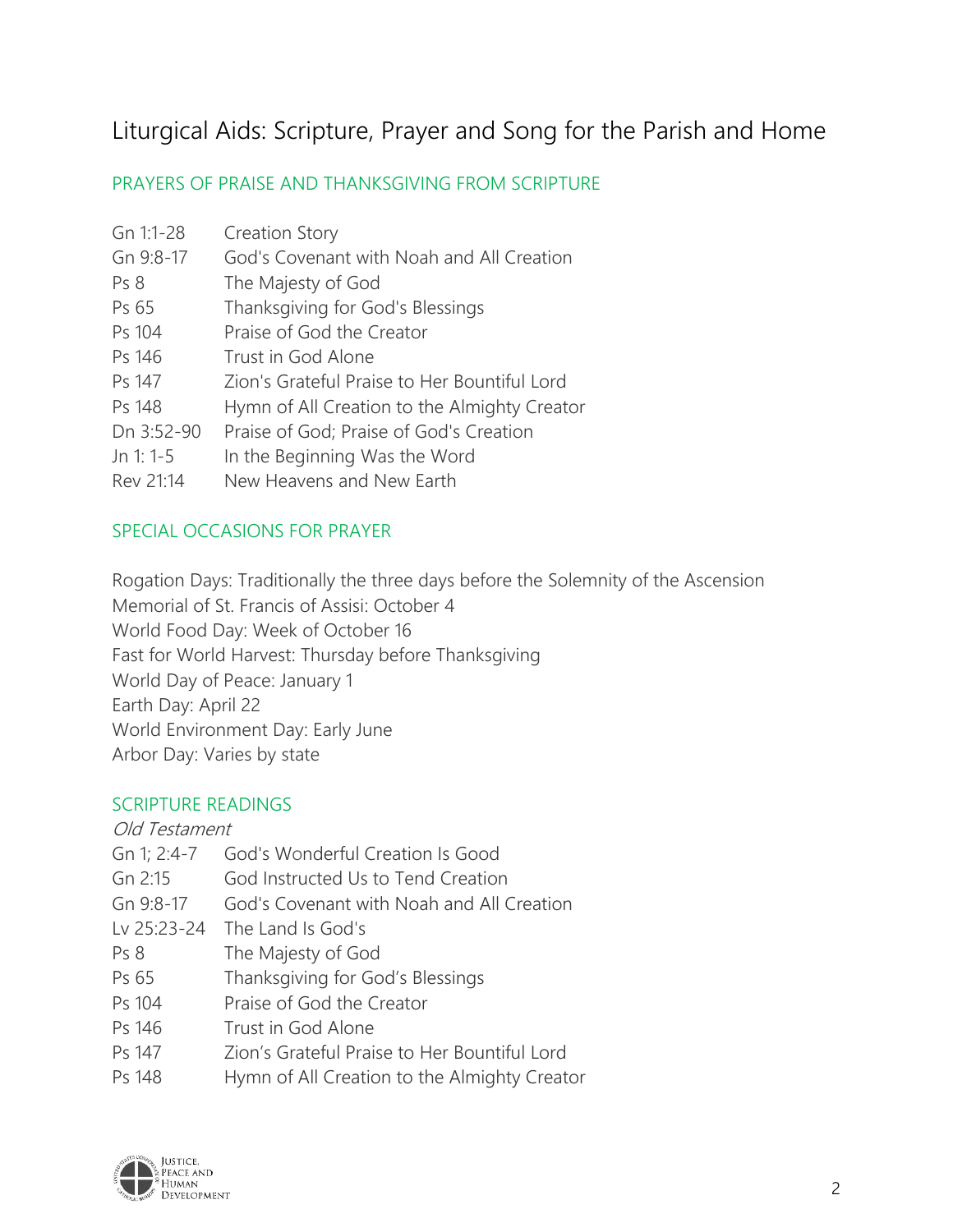### New Testament

- Mt 6:25-34 Learning to Trust in God as Does Nature
- Jn 1:1-5 Through Him All Things Came into Being
- Rom 8:18-25 From the Beginning until Now, the Entire Creation Has Been Groaning in One Great Act of Waiting for Redemption
- Col 1:15-23 In Christ All Things Have Their Being
- Rev 21:1-5 Promise of the New Creation

## APPROPRIATE MASSES FOR VARIOUS NEEDS AND OCCASIONS IN THE ROMAN MISSAL

- 25. At the Beginning of the Civil Year
- 26. For the Sanctification of Human Labor
- 27. At Seedtime
- 28. After the Harvest
- 30. For the Preservation of Peace and Justice
- 33. In Time of Famine or for Those Suffering Hunger
- 36. For Fine Weather
- 49. For Giving Thanks to God

Consult the *Lectionary for Mass* for the various Scripture readings assigned to these Masses.

# PRAYERS OF THE FAITHFUL

That we may receive the grace to respect and care for God's creation, let us pray to the Lord.

Lord, hear our prayer.

That all creatures may be blessed as a sign of God's wondrous love, let us pray to the Lord. Lord, hear our prayer.

That we may work to end the suffering of those in poverty and bring healing to all of God's creation, let us pray to the Lord.

Lord, hear our prayer.

That we may use our technological inventiveness to undo the damage we have done to God's creation and to sustain God's gift of nature, let us pray to the Lord. Lord, hear our prayer.

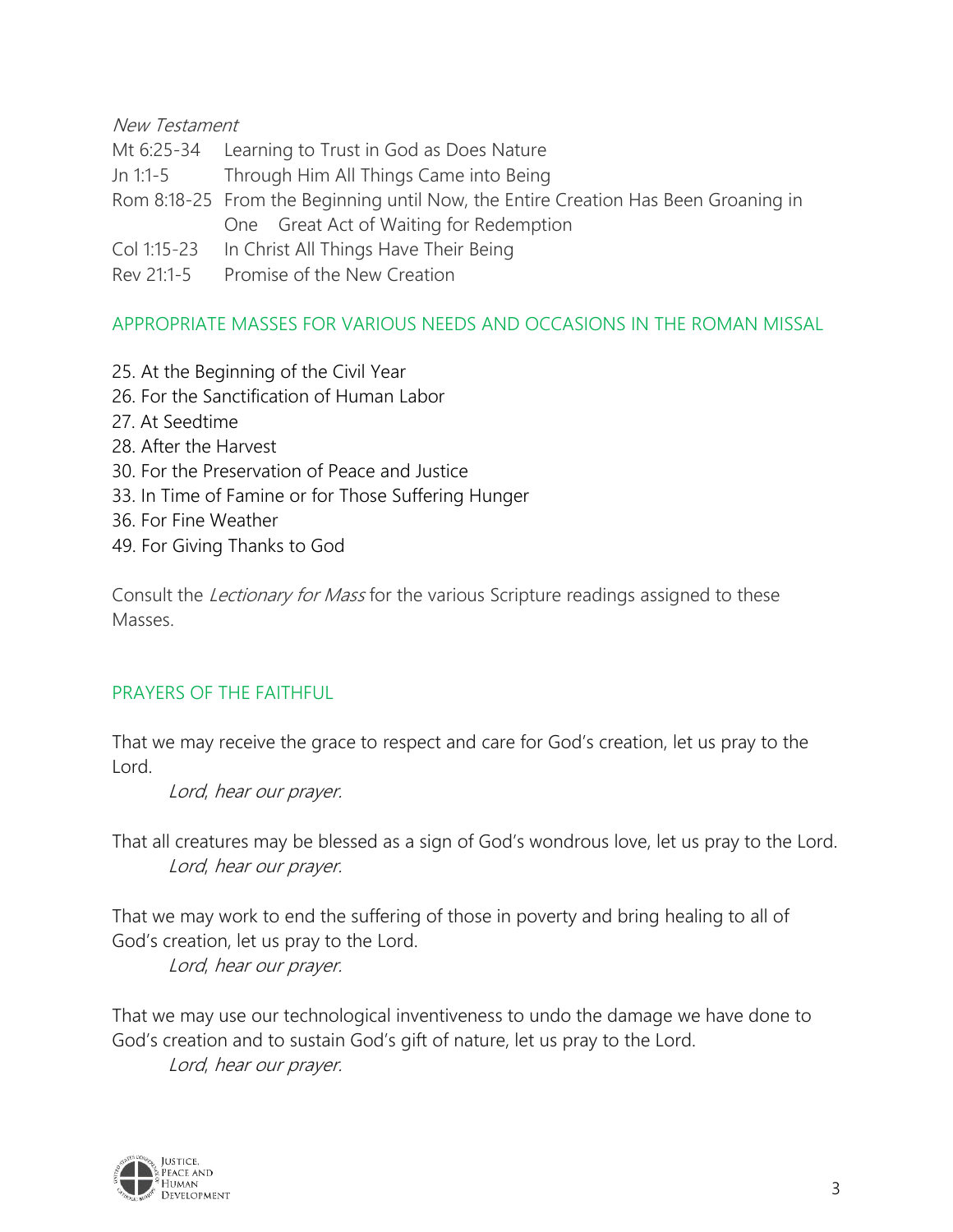### ST. FRANCIS'S CANTICLE OF THE SUN

O most High, almighty, good Lord God, to you belong praise, glory, honor, and all blessing!

Praised be my Lord God with all creatures; and especially our brother the sun, which brings us the day, and the light; fair is he, and shining with a very great splendor: O Lord, he signifies you to us!

Praised be my Lord for our sister the moon, and for the stars, which God has set clear and lovely in heaven.

Praised be my Lord for our brother the wind, and for air and cloud, calms and all weather, by which you uphold in life all creatures.

Praised be my Lord for our sister water, which is very serviceable to us, and humble, and precious, and clean.

Praised be my Lord for brother fire, through which you give us light in the darkness: and he is bright, and pleasant, and very mighty, and strong.

Praised be my Lord for our mother the Earth, which sustains us and keeps us, and yields diverse fruits, and flowers of many colors, and grass.

Praised be my Lord for all those who pardon one another for God's love's sake, and who endure weakness and tribulation; blessed are they who peaceably shall endure, for you, 0 most High, shall give them a crown!

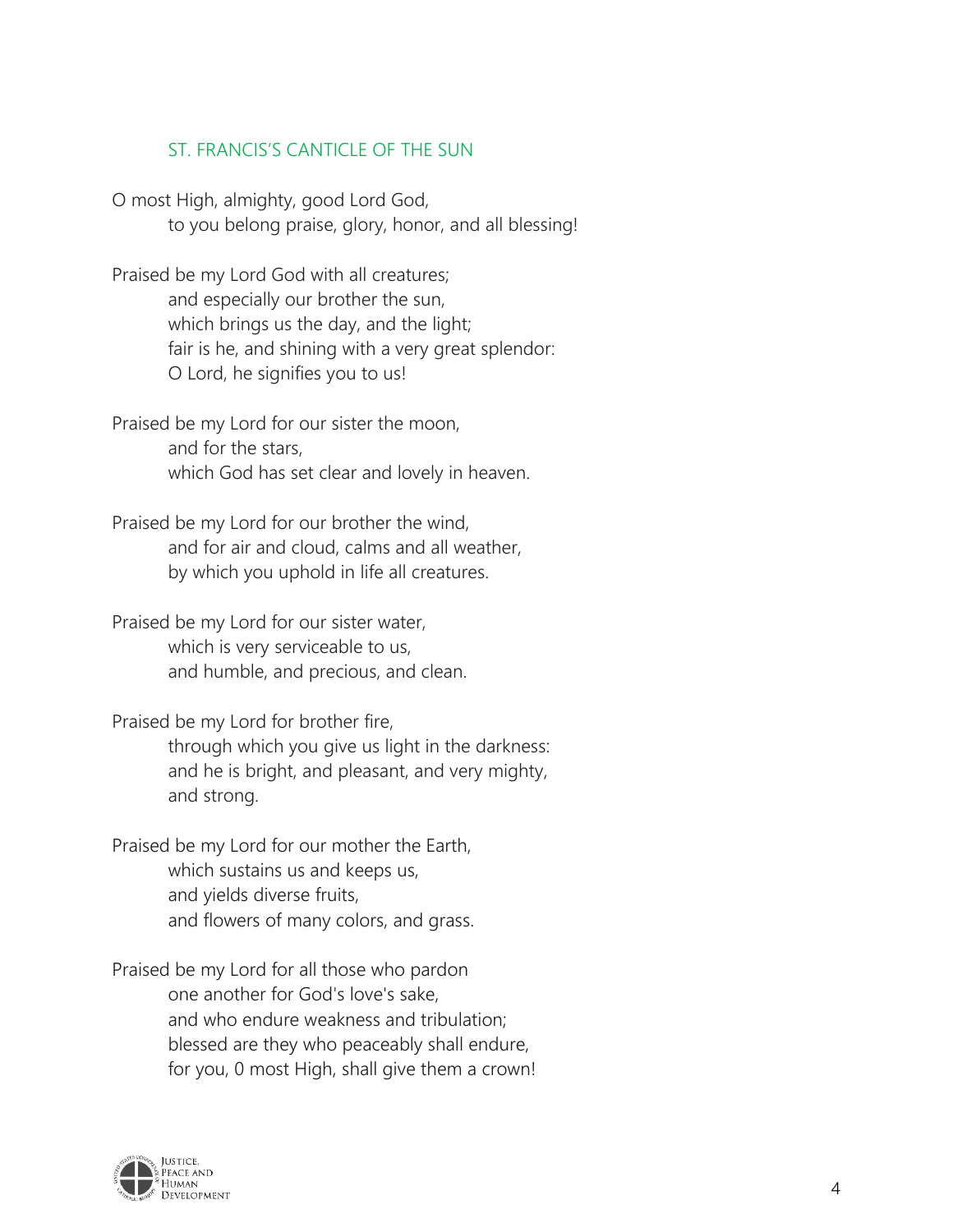Praised be my Lord for our sister, the death of the body, from which no one escapes. Woe to him who dies in mortal sin!

Blessed are they who are found walking by your most holy will, for the second death shall have no power to do them harm.

Praise you, and bless you the Lord, and give thanks to God, and serve God with great humility.

(St. Francis of Assisi, 1182-1226)

#### BLESSINGS FOR SPECIAL OCCASIONS FROM THE BOOK OF BLESSINGS

Order for the Blessing of Animals Order for the Blessing of Fields and Flocks Order for the Blessing of Seeds at Planting Time Order for the Blessing on the Occasion of Thanksgiving for the Harvest

#### **HYMNS**

All Creatures of Our God and King All Things Bright and Beautiful Come Rejoice Before Your Maker Earth and All Stars For the Beauty of the Earth For the Fruits of This Creation For the Healing of the Nations God We Praise You God Whose Farm Is All Creation God Who Stretched the Spangled Heavens Great God Our Source and Lord of Space His Voice Is the Thunder and the Storm How Marvelous God's Greatness Joyful, Joyful We Adore Thee Let All the Earth Their Voices Raise Let All Things Now Living Let the Heavens Be Glad